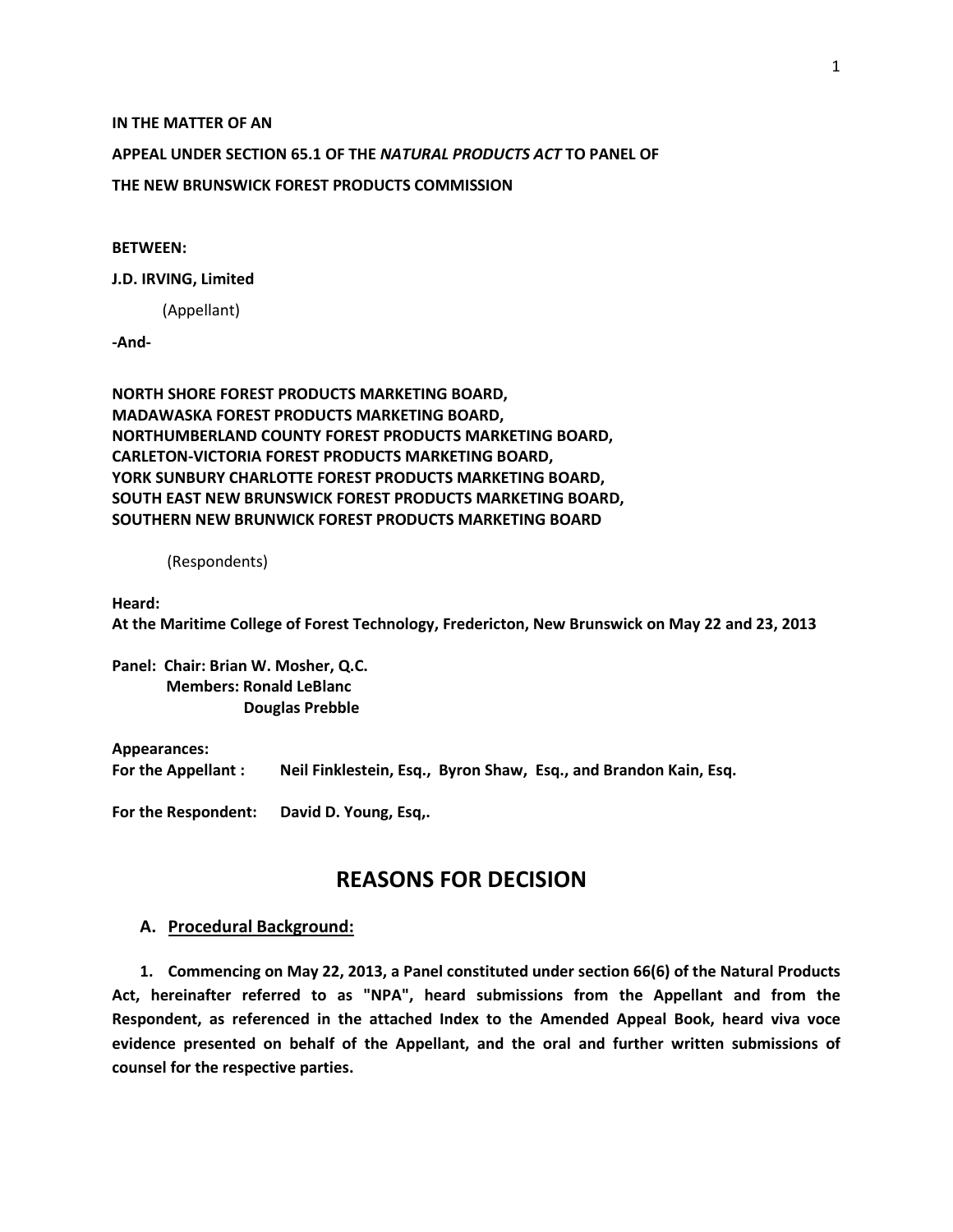**2. The Appellant appealed two instances where the Boards have made an order or direction summarized as follows:** 

- **a. A decision of all Boards by letter dated the 29th day of August, 2013 and September 4, 2012, following an inquiry by counsel for the Appellant on August 27, 2012, wherein Boards stated that the Boards do have authority to require all "stumpage contracts" to be approved by the Boards pursuant to their regulatory powers. The letter indicated that the term "stumpage " is the agreed upon price for the right to harvest upon a private woodlot and the "stumpage contract" outlines the terms and conditions of those rights such that the whole of the process comes under the mandate of "marketing" to which the Boards have been given regulatory jurisdiction.**
- **b. A December 2012 decision or direction of the Boards requiring the Appellant to submit for approval certain information relating to "stumpage agreements" and prohibiting the Appellant from harvesting, transporting or processing wood acquired under "stumpage agreements" pending the submission and approval of such information.**

**3. In reply and by its own submission, the Respondent raised a preliminary issue challenging the authority of the Panel to hear the appeal on the grounds that there was no decision made by the Boards in the first instance. The Respondent abandoned their preliminary objection, conceding that the decision was a decision of the Boards.**

**4. Extensive submissions were filed by counsel for the Appellant challenging the Board's ability to regulate "stumpage contracts" in any manner, including the requirement that such contracts be submitted to or approved by Boards. The grounds for the appeal as presented through a series of amended appeals are summarised as follows:**

- **a. Stumpage is not a regulated product under the** *Natural Products Act* **and therefore the Boards have no jurisdiction to regulate stumpage agreements from private woodlot owners in New Brunswick**
- **b. That regulatory power of the Board is an invalid sub-delegation of the regulation –making authority of Cabinet under the** *Natural Products Act***.**
- **c. That the Boards have exercised discretion and have acted in a discriminatory and unlawful manner toward the Appellant.**

**5. The Appellant seeks Orders summarized as follows: setting aside the decision of the Boards, that the Boards have no jurisdiction to regulate agreements for the purchase and sale of stumpage from private woodlot owners, that prior approval from Boards is not required for such purchases, that written agreements relating to stumpage purchases not be required to be submitted to the Boards, and, alternatively that the Appellant, specifically JDI, be exempted from the Board's decision, and in the further alternative that certain persons related to Boards have disqualifying conflicts and that the Boards have acted in a discriminatory and unlawful manner.**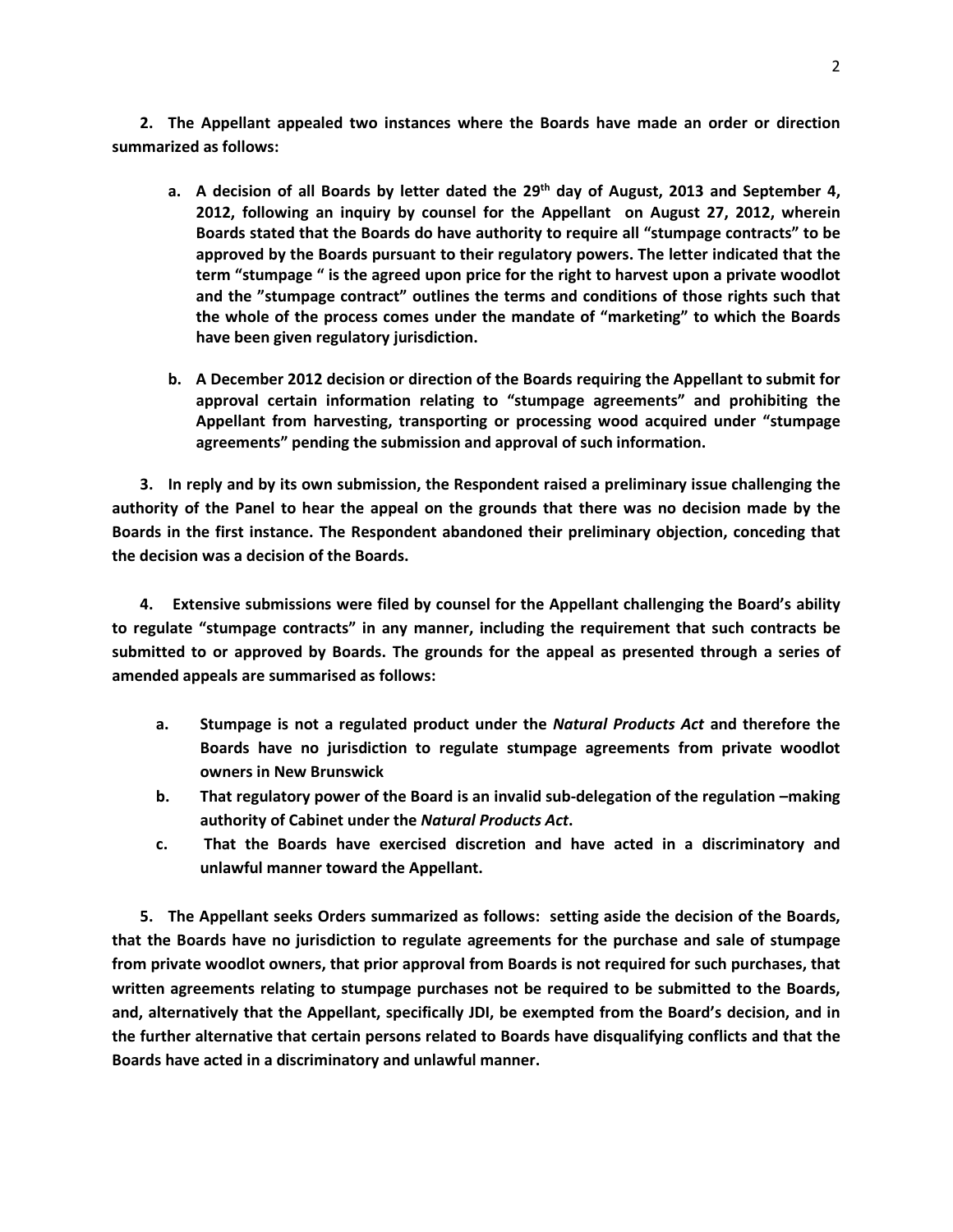## **B. Legislative Background**

# **6. The purpose and intent of the NPA is contained at Part II, section 3 which sets out the following:**

## *Purpose and intent of Act*

*3. The purpose and intent of this Act is to provide:*

*(a)for the promotion, control and regulation within the Province in any or all respects of the marketing of farm products over which the legislative jurisdiction of the Legislature extends, including the prohibition of such marketing in whole or in part, (b)for the promotion, control and regulation within the Province in any or all respects of the production of farm products over which the legislative jurisdiction of the Legislature extends, including the prohibition of such production in whole or in part,*

*(c) For the promotion of farm products and for research relating to farm products over which the legislative jurisdiction of the Legislature extends,*

*(d) For the establishment of standards for farm products,*

*(e) For the establishment of standards for facilities used for the production, marketing or processing of farm products,*

*(f) For the establishment of commodity development councils to provide a forum for producers and industry to meet to discuss issues of mutual interest, and*

*(g) For the development, conservation and management of forestry resources on private woodlots in the Province.*

*Farm products originating from private woodlots*

*2007, c.36, s.2.*

*3.1With respect to farm products of the forest, this Act and the regulations only apply to farm products originating from private woodlots. 2007, c.36, s.2.*

### **7. The** *NPA* **defines "farm product" as follows:**

*"farm product" includes animals, meats, eggs, poultry, wool, milk, dairy products, fruit and fruit products, vegetables and vegetable products, maple products, honey, tobacco and such other natural products of agriculture and of the forest, including wood chips and biomass produced at or on the harvest site, and any article of food or drink wholly or partly manufactured or derived from any such product that may be designated by regulation*.

**8. In summary the NPA's mandate is to provide for the regulation within the Province of any and all aspects of the marketing of farm products over which jurisdiction of the Legislature extends,**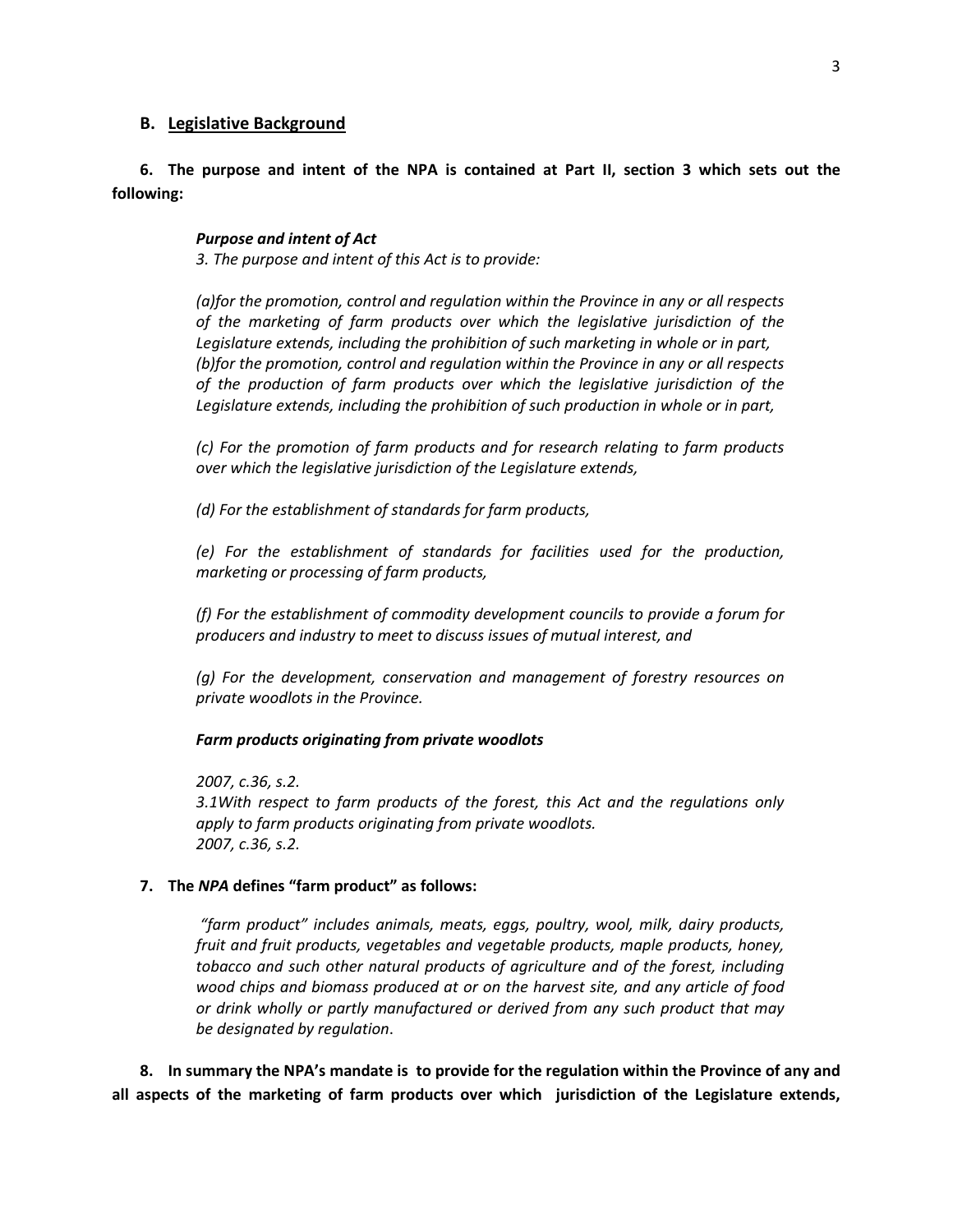**including the prohibition in whole or in part; and to provide for the development, conservation and management of forestry resources on private woodlots in the province**.

*9.* **The NPA provides for the establishment of commissions which with respect to the farm products of the forest is by reference to the New Brunswick Forest Products Commission established under the** *Forest Products Act, RSNB 2012 c. 105***, hereinafter referenced as FPA***.*

**10. The NPA further provides for the establishment of Boards, Agencies and plans for the purpose of promotion, control and regulation within the province or that area of the marketing of the farm product and, if requested, for any or any combination of a number of purposes including the specificity in subsection 18() (b):**

> *If the farm product is a farm product of the forest, the development, conservation and management of forestry resources on private woodlots in the province or that area.*

**11. In New Brunswick seven forest product marketing boards and marketing plans have been established under the NPA by regulations, namely:**

| <b>South East Forest Products Marketing Board</b>             | Regulation 2005-105       |
|---------------------------------------------------------------|---------------------------|
|                                                               | Regulation 2005-106       |
| Carleton - Victoria Forest Products Marketing Board           | Regulation 2005-139       |
|                                                               | Regulation 2005-140       |
| <b>North Shore Forest Products Marketing Board</b>            | Regulation 2005-141       |
|                                                               | Regulation 2005-142       |
| Southern New Brunswick Forest Products Marketing Board        | Regulation 2005-145       |
|                                                               | Regulation 2005-146       |
| <b>Madawaska Forest Products Marketing Board</b>              | <b>Regulation 2006-85</b> |
|                                                               | <b>Regulation 2006-87</b> |
| <b>York-Sunbury-Charlotte Forest Products Marketing Board</b> | Regulation 2005-147       |
|                                                               | Regulation 2005-148       |
| <b>Northumberland County Forest Products Marketing Board</b>  | Regulation 2005-143       |
|                                                               | Regulation 2005-144       |

**12. The powers vested in all of the above referenced boards by virtue of their regulations are similar**.

**13. Pursuant to the powers vested in them the Boards passed almost identical orders requiring any person who produces the regulated product to offer to sell and to sell the regulated product to or through the Board; permitting the Boards to regulate the time and place and to designate the body by or through which the regulated product shall be marketed or produced and marketed; and providing that any person who fails to comply with the Order may be prohibited from marketing, processing, packing or packaging any of the regulated product that has not been sold to, by or through the board. The orders are as follows:**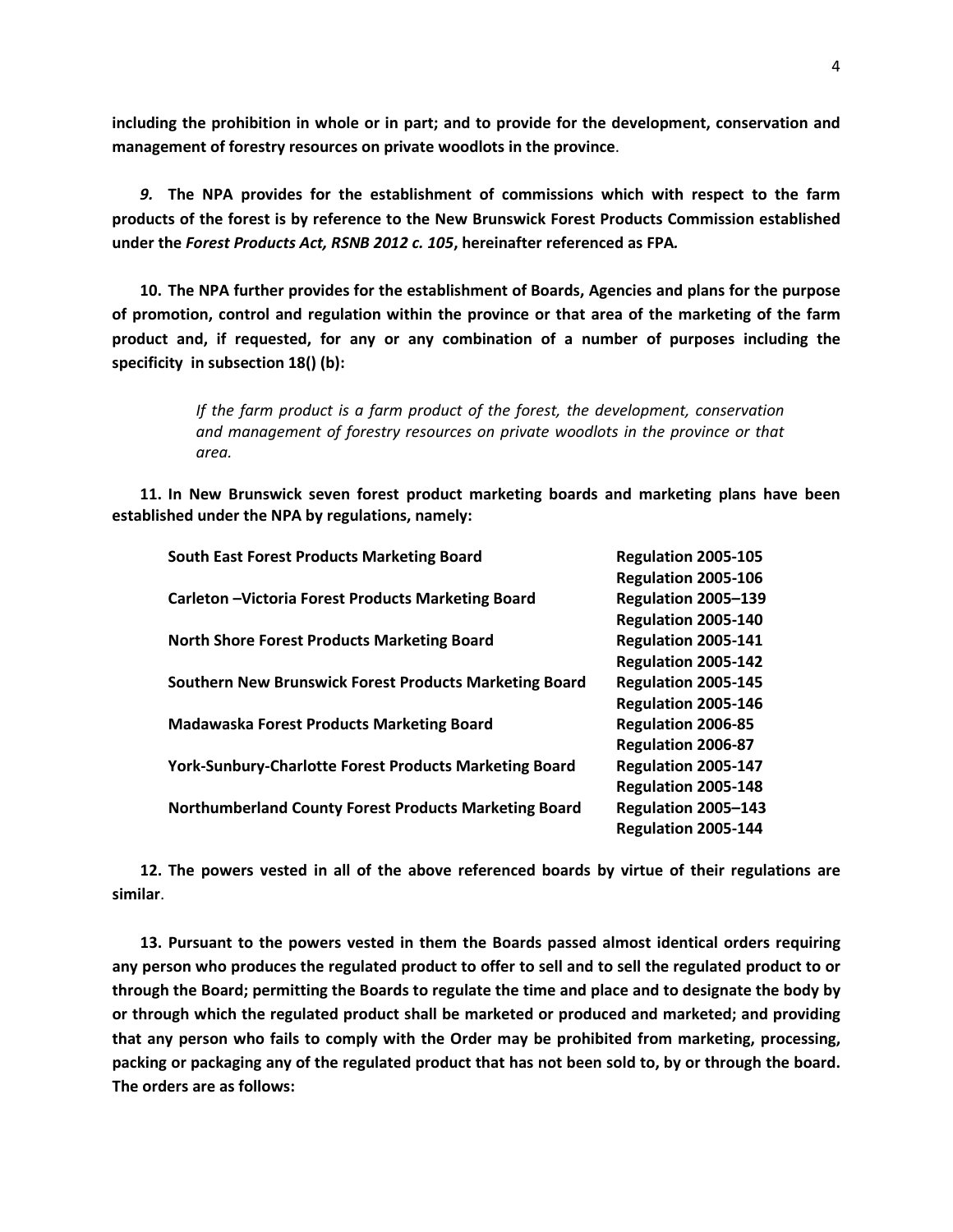| <b>South East Forest Products Marketing Board</b>             | Order 2012-05 |
|---------------------------------------------------------------|---------------|
| <b>Carleton-Victoria Forest Products Marketing Board</b>      | Order 2012-01 |
| North Shore Forest Products Marketing Board                   | Order 2012-03 |
| Southern New Brunswick Forest Products Marketing Board        | Order 2012-06 |
| <b>Madawaska Forest Products Marketing Boards</b>             | Order 2012-02 |
| <b>York-Sunbury-Charlotte Forest Products Marketing Board</b> | Order 2012-07 |
| <b>Northumberland County Forest Products Marketing Board</b>  | Order 2012-04 |

**14. Based upon this framework the Appellant is of the opinion that the Boards lack the jurisdiction to make the orders and directions from which they appeal upon the grounds and relief sought as summarized above at paragraphs 4 and 5.** 

**15. The** *Natural Products Act, SNB 1999, c. N-1.2 (NPA)***, provides for an appeal process and that upon filing an appeal the Board's decision is stayed pending the outcome of the appeal, including appeals to the New Brunswick Court of Appeal from a decision of the panel. The Panel recognizes that the decisions of the Board were stayed pending outcome.**

# **C. Issues:**

#### **Argument 1: The Agreement and Regulated Product**

**16. The Appellant first asserts that "stumpage" is not a regulated product under the NPA and therefore the Boards have no jurisdiction to regulate agreements for the purchase and sale of stumpage from private woodlot owners in New Brunswick. The Appellant specifically references an Agreement between the Appellant and Gray Valley Farms Limited hereinafter referenced as the "Agreement".** 

**17. Once standing trees are cut or harvested they fall within the definition of a "primary forest product" as do trees lying on the land.** 

**18. The Appellant further argues that the land upon which the trees are located is not a private woodlot as defined by the FPA, a definition incorporated by reference in the order to the NPA because the Appellant acquires an ownership interest in the land by virtue of an agreement and hence the land is owned by a person whose business is the operation of a wood processing facility is therefore not included in the definition of private woodlot. They argue that if this is the case forest products originating on that land is not a regulated product for the purpose of the marketing regulations.**

**19. The Panel considers that while the Appellant may well have an enforceable right to or interest in the land covered by their Agreement, the vendor in that same Agreement covenants that the vendor holds good and marketable title to the lands in fee simple. The vendor retains this interest subject to the terms of the Agreement which in the opinion of the Panel is sufficient to keep the land**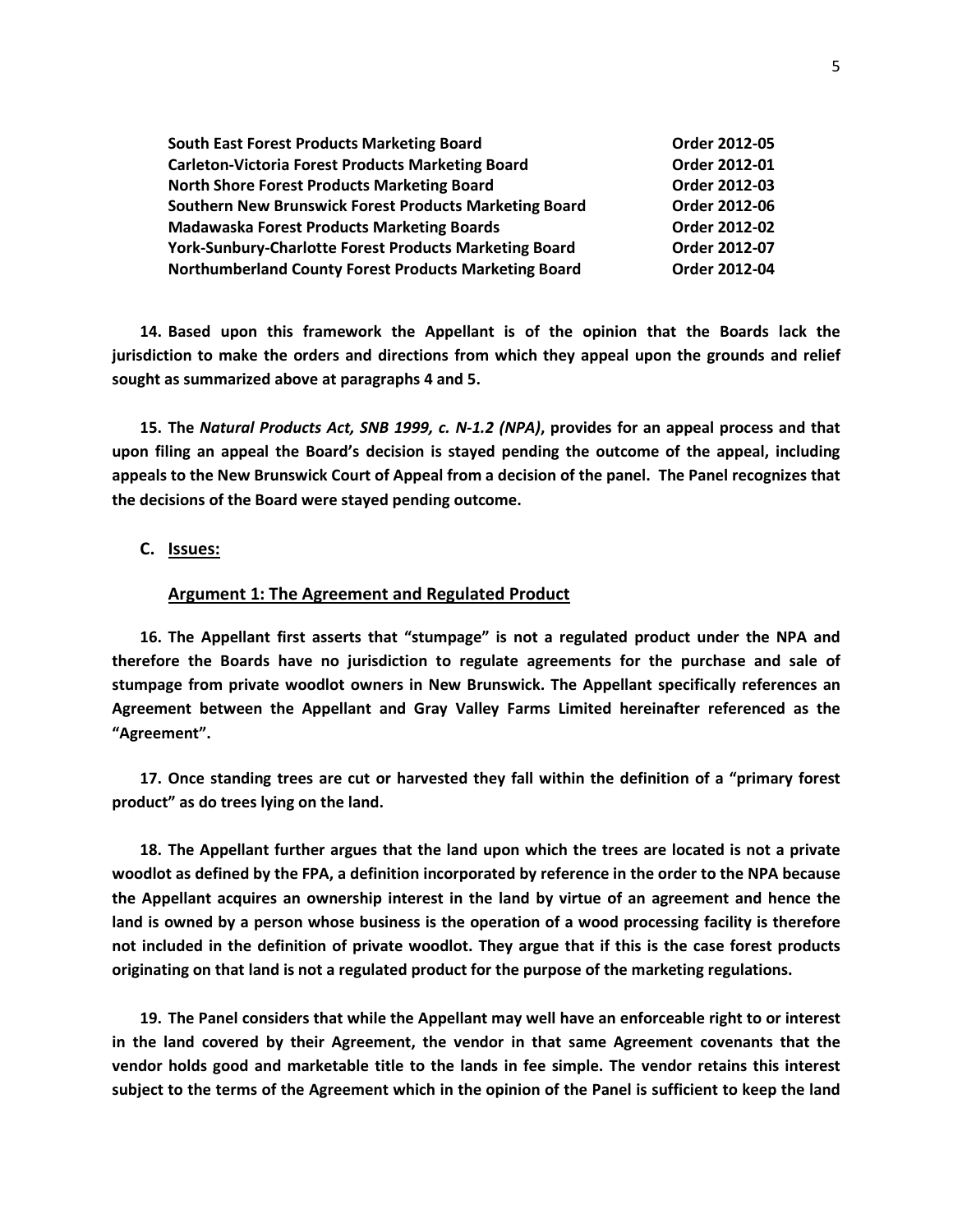**within the definition of "private woodlot" within the meaning of the terms as used and intended to be used within the FPA and as referenced within the NPA. As such, the** *marketing* **(emphasis added) of such a farm product of the forest originating from a private woodlot is properly included in the mandate of marketing and is within the jurisdiction as set out by the NPA, FPA and associated regulations and orders**.

# **Argument 2: Powers Vested in Boards:**

**20. The powers vested in the Respondents by virtue of their marketing plan regulation referenced herein are set out in section 9 of the various regulations as follows:** 

*(a) to market the regulated product;*

*(a.1) to prohibit the marketing or the production and marketing, in whole or in part, of the regulated product;*

*(a.2) to regulate the time and place at which, and to designate the body by or through which the regulated product shall be marketed or produced and marketed;*

*(b) to require any and all persons before commencing or continuing in the marketing or the production and marketing of the regulated product to register with and obtain licenses from the Board;*

*(c) to fix and collect periodic license fees or charges for services rendered by the board from any and all persons marketing or producing and marketing the regulated product, and for this purpose to classify such persons into groups, and fix the lenience fees and charges or either of them payable by the members of the different groups in different amounts, and to recover any such license fees and charges or either of them in any Court of competent jurisdiction;*

*(d) to suspend or cancel a license for violation of any provision of the Act, the Plan, a regulation or any order of the Board and to reinstate a license that has been suspended or cancelled;*

*(d.1) to require any person who produces the regulated product to offer to sell and to sell the regulated product to or through the Board;*

*(d.2) to prohibit any person from processing, packing or packaging any of the regulated products that has not been sold to, by or through the Board;*

*(e) to use, in carrying out the purposes of the plan and paying the expenses of the board, any money received by the board;*

*(f) to require any person who receives the regulated product to deduct from the money payable for the regulated product any license fee or charge referred to in paragraph (c) that is payable to the Board by the person marketing or producing and marketing the*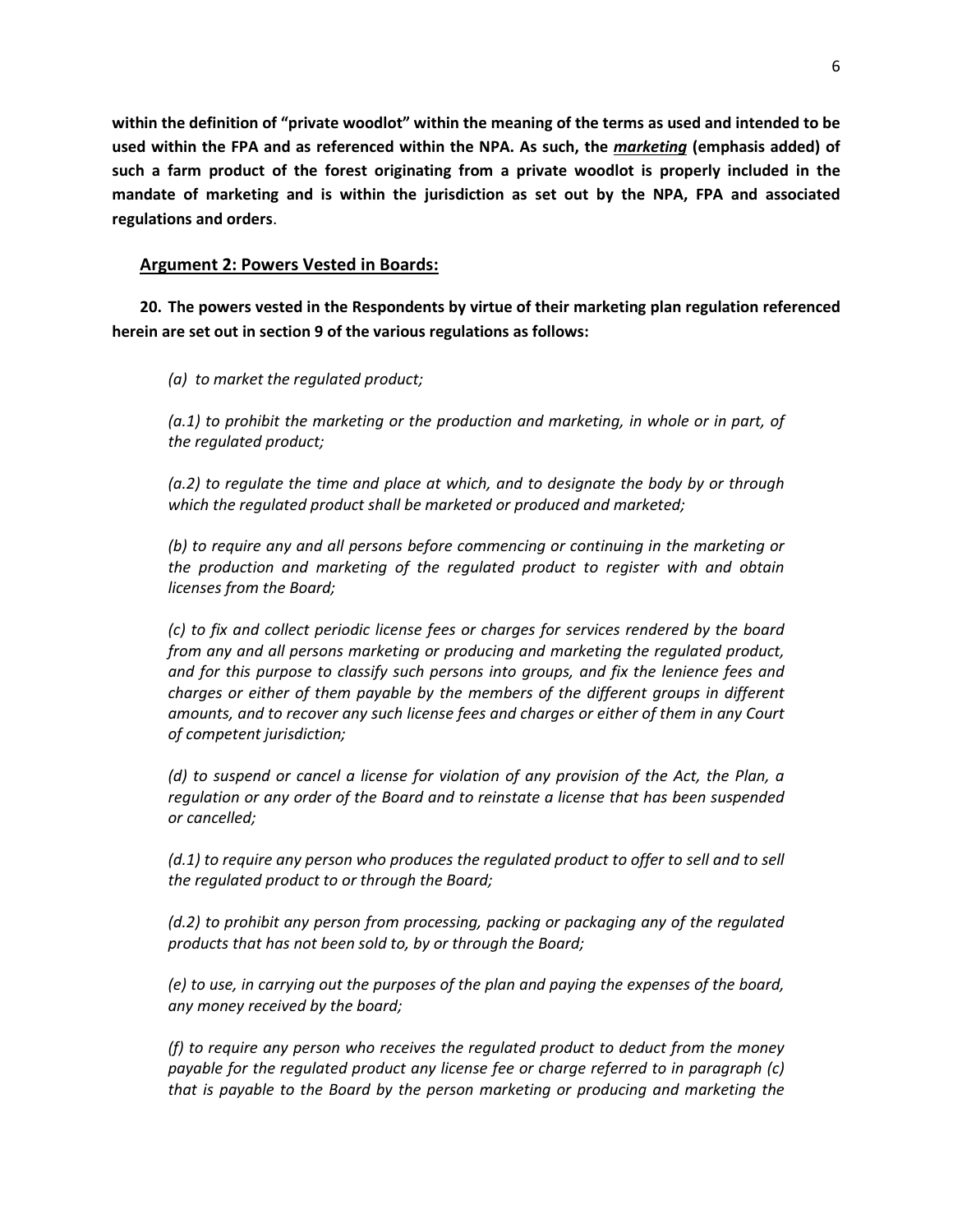*regulated product received and to forward that license fee or charge to the Board or its agent designated for that purpose;*

*g) to implement and administer forest management programs on private woodlots;*

*(h)to undertake and assist in the promotion of the consumption and use of the regulated product, the improvement of the quality and variety of the regulated product and the publication of information in relation to the regulated product;*

*(i) to undertake or engage other persons to advertise and promote the regulated product;*

*(j) to cooperate with any Canadian Board or Provincial Board to regulate the marketing of the regulated product of the province and to act conjointly with the Canadian Board or provincial board for such purposes;*

*(k)to make such orders as are considered by the Board necessary or advisable to regulate effectively the marketing or the production and marketing of the regulated product or to exercise any power vested in the Board; and*

*(l) The powers of a corporation under the Business Corporations Act and subject to the Act, in the exercise of such powers the members of the Board shall be deemed to be shareholders and directors.*

# **21. The NPA defines "marketing" as:**

*"marketing" means buying, selling or offering for sale, and includes advertising, financing, assembling, storing, packing, shipping and transporting in any manner by any person*

#### **22. The Panel acknowledges the NPA's application for the farm product of the forest:**

*2007, c.36, s.2. 3.1With respect to farm products of the forest, this Act and the regulations only apply to farm products originating from private woodlots.* **(emphasis added)** *2007, c.36, s.2.*

**23. The Panel acknowledges that the subsections under section 9 (set out herein at paragraph 20) give the Boards power to regulate their marketing plans. However, the Panel finds that the Boards have not properly exercised their jurisdiction to regulate the powers afforded the Boards. Such jurisdiction is exercised only when a proper marketing order is in place.**

**24. The Appellant maintains in their submission that the powers vested in the Boards by the Lieutenant-Governor in Council in the marketing regulations are invalid. With respect to this issue the Panel notes that in vesting the enumerated powers in the Boards the Lieutenant –Governor in Council did exactly what was authorized by the NPA. The Panel considers that the above powers are sufficient**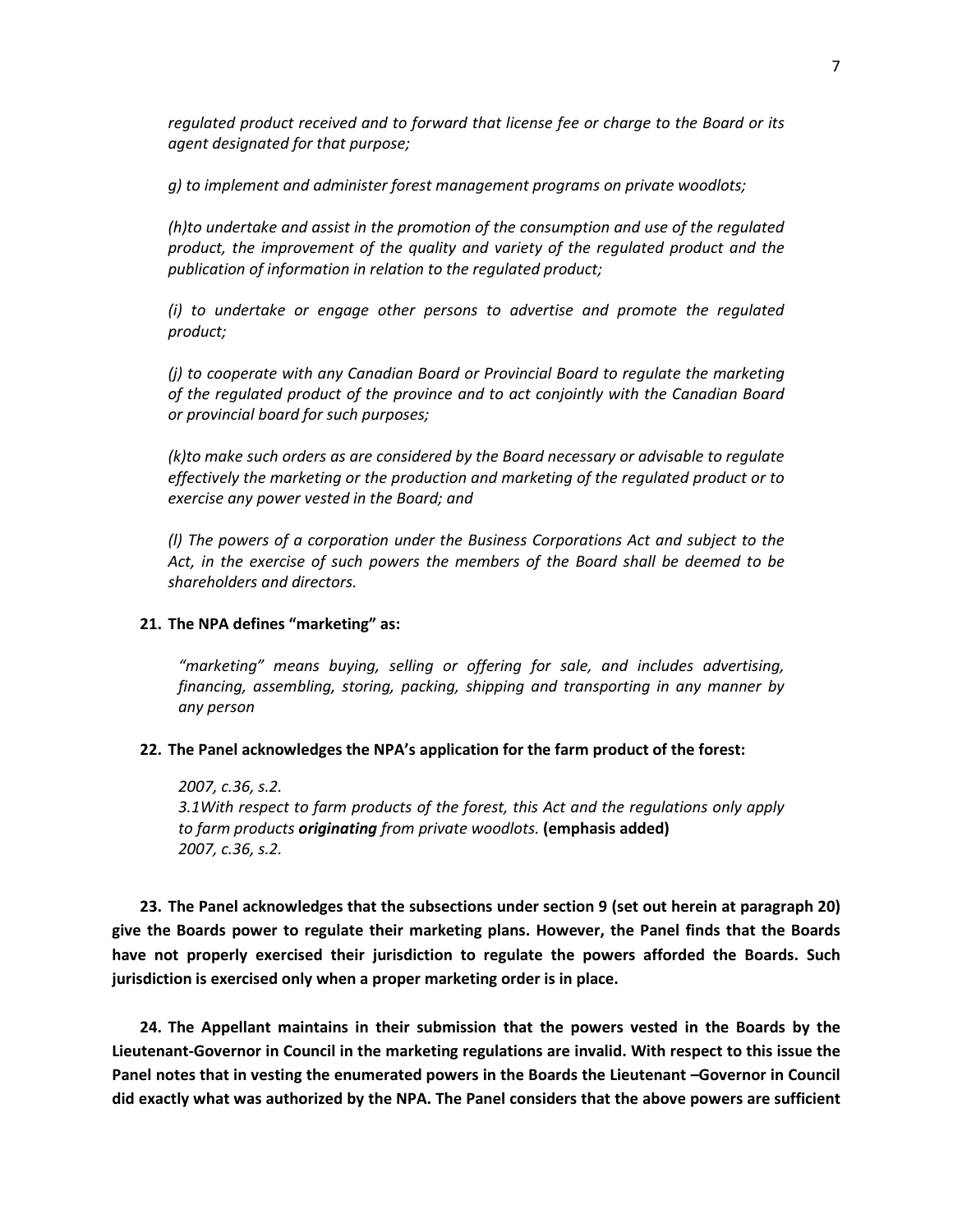**to authorize the Respondents to pass the orders referenced above. The Panel takes the position that further consideration of such a claim is beyond the jurisdiction of the Panel.**

**25. The Panel does not take the position that the powers granted to the Boards are invalid or inapplicable to the subject matter, as raised. However the panel does have major concerns for the Orders as presented in their current form and in the manner of the application of those Orders based upon the submissions of the Appellant.**

**26. While the Boards have been given the power to pass orders, it is the Panels observation and decision that the Orders of the Boards as passed do simply repeat the powers they have been given thus converting such power from a legislative power to an arbitrary administrative function which was held by the Supreme Court of Canada in** *Brant Dairy Co. v. Ontario (Milk Commission)* **[1973] S.C.R. 131, to be an invalid exercise of power.** 

**27. At tab 11 of the Appellant's Book of Authority, page 12 of** *Brant Dairy Co. (supra)***, Laskin, J. states:**

> *A statutory body which is empowered to do something by regulation does not act within its authority by simply repeating the power in a regulation in the words it was conferred. …*

> *The Board is required to legislate by regulation. Instead it has purported to give itself random power to administer as it sees fit without any reference point in standards fixed by regulation.*

**28. Thus, the Boards are required to regulate by orders and they cannot administer as they see fit without reference to standards required to be set out by their orders. For example, while the Boards may require the regulated product to be sold through the Boards, there is no indication of the criteria to be used by the Boards in determining whether the Boards will permit the regulated product to be sold through them or at all. This places the matter solely as a matter of policy as may be determined from time to time by a Board.**

**29. The Panel considers it is essential that persons regulated by Board orders have access to information by reference to the Orders clearly setting out the factors allowing and prohibiting the marketing of a regulated product.** 

**30. The Boards' current Orders, exemplified by Exhibit "D" and "F", specifically Order 2012-06 of the Affidavit of David Palmer, merely re-state the Board's jurisdiction without specifics, e.g. :**

- **a. At Paragraph 2 states :** *The Southern New Brunswick Forest Products Marketing Board shall require***… not that they do require persons to sell through the Board;**
- **b. At Paragraph 3:** *The Southern New Brunswick Forest Products Marketing Board shall require the time and place at which and to designate the body by which or through*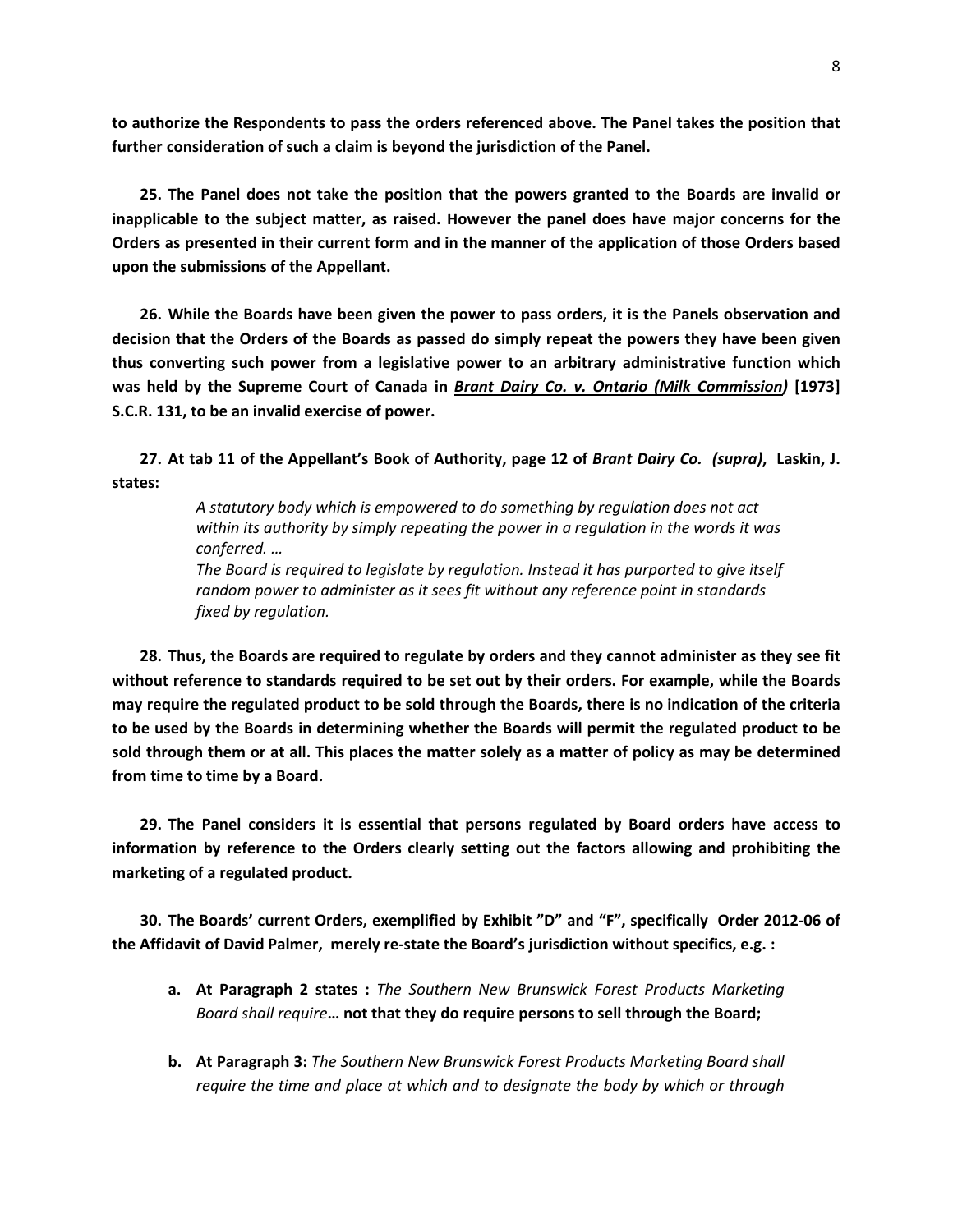*which the regulated product shall be marketed or produced and marketed* **rather than providing that this is a requirement and the specifics of the requirement;**

**c. At Paragraph 4:** *Any person who fails to comply with sections 2 or 3 of this Order may be subject***…without the specifics of the compliance or direction as to when the discretions may or may not be exercised.** 

**The Boards' Orders referenced lack the procedural specificity required to be uniformly applicable. As such the Panel considers the Appellant's point well taken.**

### **ARGUMENT 3: Challenge of Bias**

**31. The Appellant further raises the issue of bias with respect to board members and officers in alleging that some of the Boards are in direct competition with the Appellant. In reply, the Respondent argues that merely making suggestions relating to unnamed boards and unnamed members as being in competition with the Appellant is not sufficient to properly raise the issue of bias. They allege that there must be evidence to demonstrate to a reasonable person that there is a sound basis making such an allegation and proof that the person against whom bias is asserted will not bring an impartial mind to bear upon the issue before the board.** 

**32. The issue of bias was raised with respect to the Panel itself. The procedure for an appeal as set out in the NPA was followed. To the extent that an apprehension of bias may exist with Panel members, the Panel takes the view that the Panel was simply complying with the mandate of the Commission as set out by the legislation.** 

**33. While the evidence presented at this hearing might not be sufficient to satisfy a legal test for apprehension of bias, the Panel considers this to be of sufficient importance to indicate to any Board that great caution should be exercised in the decision making process particularly to any orders requiring the disclosure of proprietary information.**

#### **D. Conclusion**

**34. For the above reasons the Panel makes the following determination:**

**a. The Boards' decision as reflected in the letter dated August 29, 2012, and clarified by letter dated September 4, 2012, remains a valid decision of the Boards based upon the legislative and regulatory framework. The Panel concludes that the Boards have jurisdiction to require all direct agreements relating farm products of the forest originating from private woodlots, regulated product, to be reviewed and approved.**